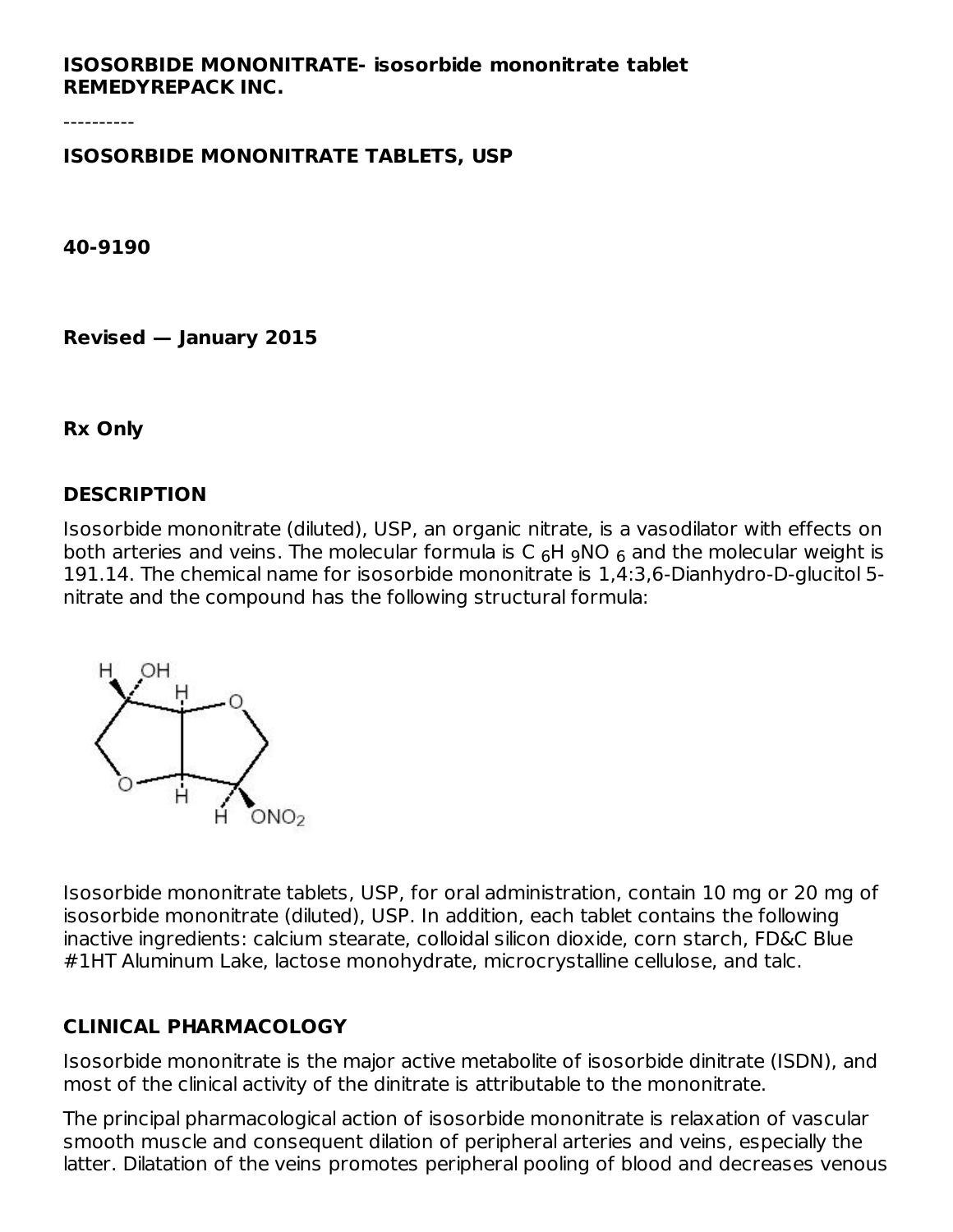return to the heart, thereby reducing left ventricular end-diastolic pressure and pulmonary capillary wedge pressure (preload). Arteriolar relaxation reduces systemic vascular resistance, systolic arterial pressure, and mean arterial pressure (afterload). Dilatation of the coronary arteries also occurs. The relative importance of preload reduction, afterload reduction and coronary dilatation remains undefined.

# **Pharmacodynamics**

Dosing regimens for most chronically used drugs are designed to provide plasma concentrations that are continuously greater than a minimally effective concentration. This strategy is inappropriate for organic nitrates. Several well-controlled clinical trials have used exercise testing to assess the antianginal efficacy of continuously-delivered nitrates. In the large majority of these trials, active agents were indistinguishable from placebo after 24 hours (or less) of continuous therapy. Attempts to overcome tolerance by dose escalation, even to doses far in excess of those used acutely, have consistently failed. Only after nitrates have been absent from the body for several hours has their antianginal efficacy been restored.

The drug-free interval sufficient to avoid tolerance to isosorbide mononitrate has not been completely defined. In the only regimen of twice-daily isosorbide mononitrate that has been shown to avoid development of tolerance, the two doses of isosorbide mononitrate tablets are given 7 hours apart, so there is a gap of 17 hours between the second dose of each day and the first dose of the next day. Taking account of the relatively long half-life of isosorbide mononitrate this result is consistent with those obtained for other organic nitrates.

The asymmetric twice-daily regimen of isosorbide mononitrate tablets successfully avoided significant rebound/withdrawal effects. The incidence and magnitude of such phenomena have appeared, in studies of other nitrates, to be highly dependent upon the schedule of nitrate administration.

# **Pharmacokinetics**

Isosorbide mononitrate is rapidly and completely absorbed from the gastrointestinal tract. In humans, isosorbide mononitrate is not subject to first pass metabolism in the liver. The absolute bioavailability of isosorbide mononitrate from isosorbide mononitrate tablets is nearly 100%. Peak plasma concentrations usually occur in about 30 to 60 minutes. Isosorbide mononitrate exhibits dose proportionality over the recommended dose range. Food does not significantly affect the absorption or bioavailability of isosorbide mononitrate. Metoprolol coadministration did not change the pharmacokinetics of isosorbide mononitrate. The volume of distribution is approximately 0.6 L/kg. Plasma protein binding of isosorbide mononitrate was found to be less than 5%.

When radiolabelled isosorbide mononitrate was administered to humans in order to elucidate the metabolic fate, about half of the dose was found denitrated and renally excreted as isosorbide and sorbitol. One quarter of the dose was accounted for as conjugates of the parent drug in the urine. None of these metabolites is vasoactive. Only 2% of the dose was excreted as unchanged drug.

The overall elimination half-life of isosorbide mononitrate is about 5 hours. The rate of clearance is the same in healthy young adults, in patients with various degrees of renal, hepatic or cardiac dysfunction and in the elderly. When radiolabelled, isosorbide mononitrate was administered to humans, 93% of the dose was excreted within 48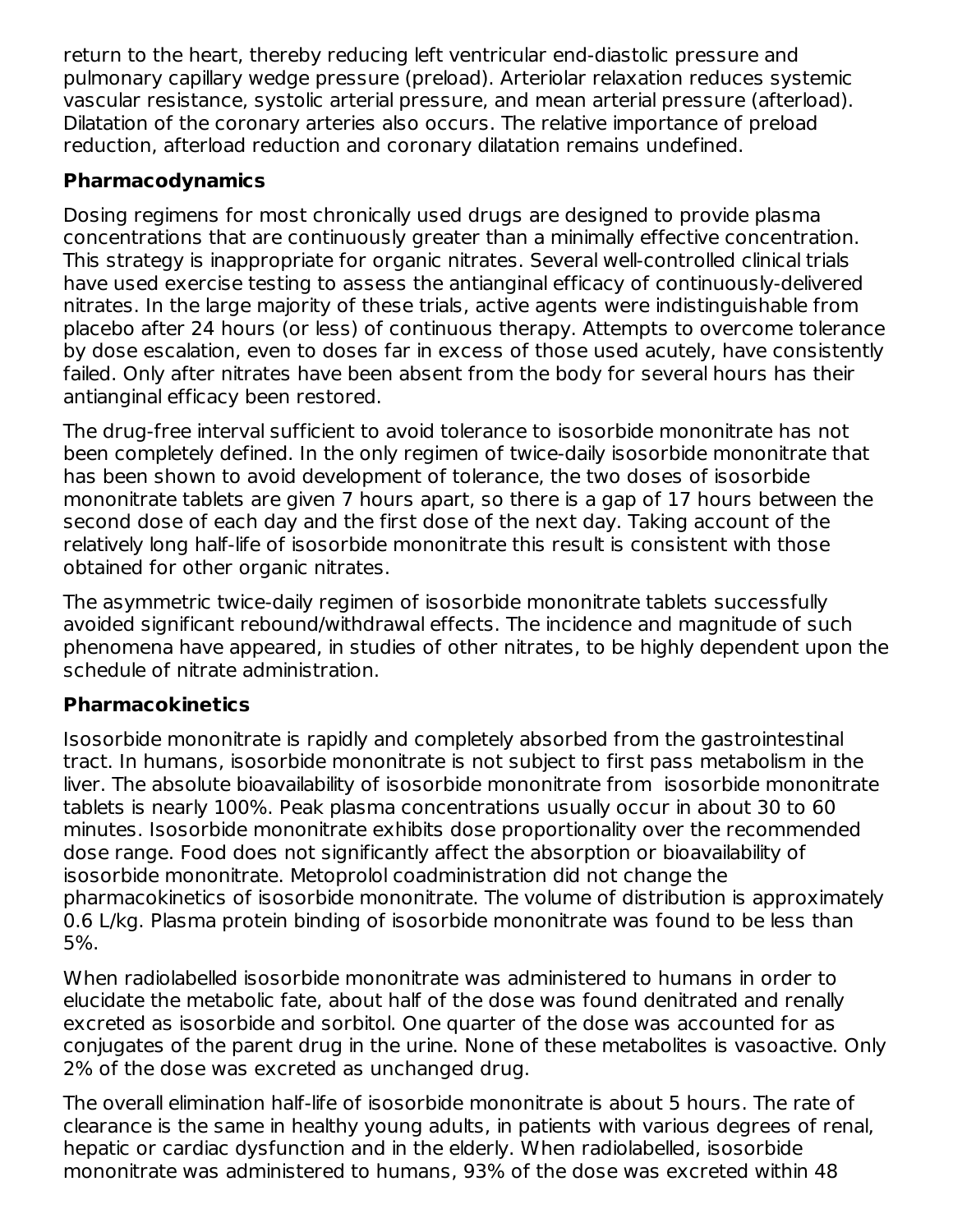hours into the urine. Renal excretion was virtually complete after 5 days; fecal excretion amounted to only 1% of the dose.

Isosorbide mononitrate has no known effect on renal and hepatic function. In patients with varying degrees of renal failure, dosage adjustment does not appear necessary. In patients with liver cirrhosis, the pharmacokinetic parameters after a single dose of isosorbide mononitrate were similar to the values found in healthy volunteers.

Isosorbide mononitrate is significantly removed from the blood during hemodialysis; however, an additional dose to compensate for drug lost is not necessary. In patients undergoing continuous ambulatory peritoneal dialysis, blood levels are similar to patients not on dialysis.

# **Clinical Trials**

The acute and chronic antianginal efficacy of isosorbide mononitrate has been confirmed in clinical trials. The clinical efficacy of isosorbide mononitrate was studied in 21 stable angina pectoris patients. After single dose administration of isosorbide mononitrate, 20 mg, the exercise capacity was increased by 42.7% after one hour, 29.6% after 6 hours, and by 25% after eight hours when compared to placebo. Controlled trials of single doses of isosorbide mononitrate tablets have demonstrated that antianginal activity is present about 1 hour after dosing, with peak effect seen from 1 to 4 hours after dosing.

In one multicenter placebo-controlled trial, isosorbide mononitrate was found to be safe and effective during acute and chronic (3 weeks) treatment of angina pectoris. Two hundred fourteen (214) patients were enrolled in the trial; 54 patients were randomized to receive placebo and 106 patients were randomized to receive 10 or 20 mg of isosorbide mononitrate twice daily seven hours apart. The largest effect of isosorbide mononitrate, compared to placebo, was on day one — dose one. Although 14 hours after the first dose of day 14, the increase in exercise tolerance due to isosorbide mononitrate was statistically significant, the increase was about half of that seen 2 hours after the first dose of day one. On day 21, two hours after the first dose the effect of isosorbide mononitrate was 60 to 70% of that seen on day one.

# **INDICATIONS AND USAGE**

Isosorbide mononitrate tablets, USP are indicated for the prevention and treatment of angina pectoris due to coronary artery disease. The onset of action of oral isosorbide mononitrate is not sufficiently rapid for this product to be useful in aborting an acute anginal episode.

# **CONTRAINDICATIONS**

Isosorbide mononitrate is contraindicated in patients who are allergic to it.

Do not use isosorbide mononitrate in patients who are taking certain drugs for erectile dysfunction (phosphodiesterase inhibitors), such as sildenafil, tadalafil, or vardenafil. Concomitant use can cause severe hypotension, syncope, or myocardial ischemia.

Do not use isosorbide mononitrate in patients who are taking the soluble guanylate cyclase stimulator riociguat. Concomitant use can cause hypotension.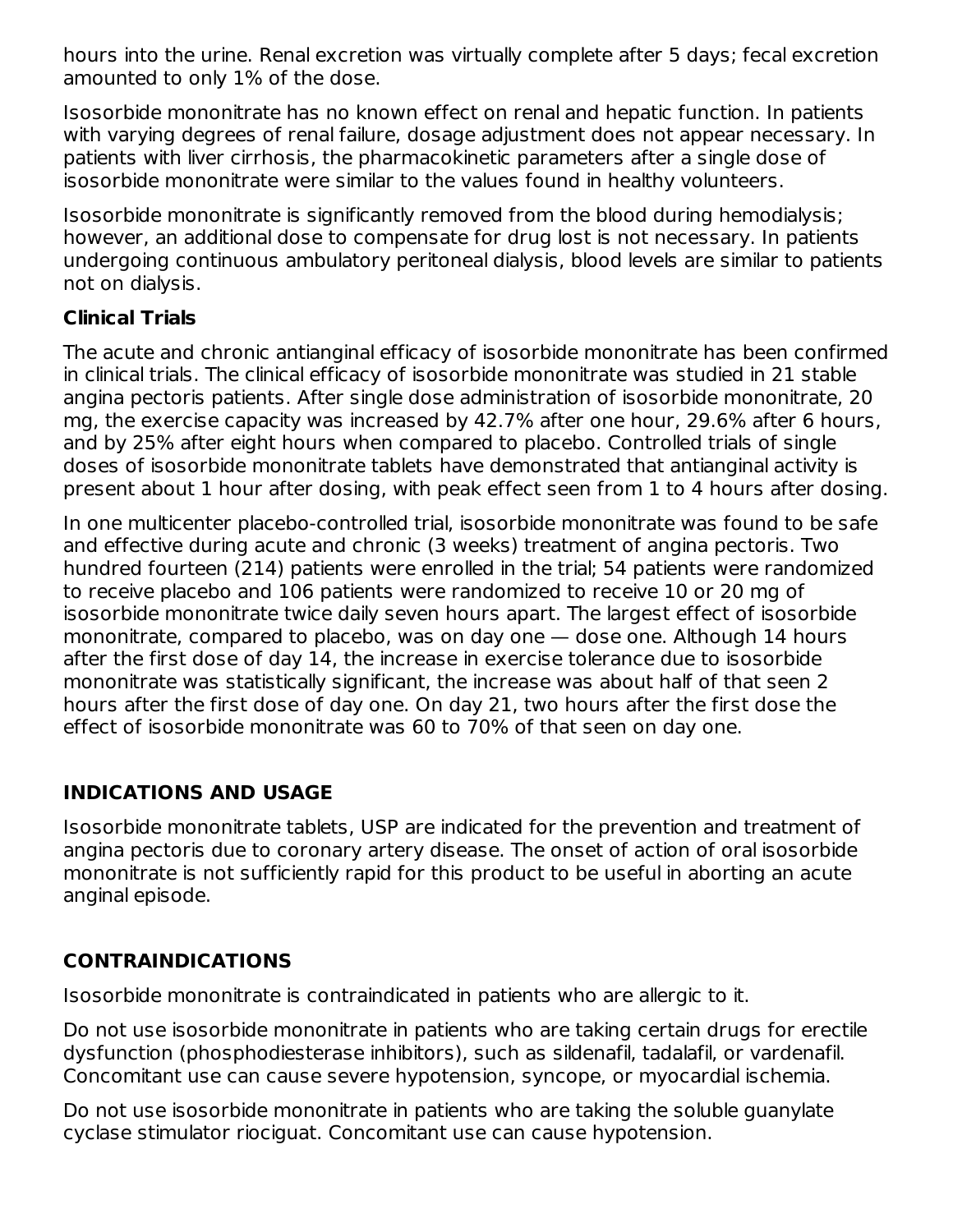#### **WARNINGS**

**Amplification of the vasodilatory effects of isosorbide mononitrate by sildenafil can result in severe hypotension. The time course and dose dependence of this interaction have not been studied. Appropriate supportive care has not been studied, but it seems reasonable to treat this as a nitrate overdose, with elevation of the extremities and with central volume expansion.**

The benefits of isosorbide mononitrate in patients with acute myocardial infarction or congestive heart failure have not been established. Because the effects of isosorbide mononitrate are difficult to terminate rapidly, this drug is not recommended in these settings.

If isosorbide mononitrate is used in these conditions, careful clinical or hemodynamic monitoring must be used to avoid the hazards of hypotension and tachycardia.

### **PRECAUTIONS**

#### **General**

Severe hypotension, particularly with upright posture, may occur with even small doses of isosorbide mononitrate. This drug should therefore be used with caution in patients who may be volume depleted or who, for whatever reason, are already hypotensive. Hypotension induced by isosorbide mononitrate may be accompanied by paradoxical bradycardia and increased angina pectoris.

Nitrate therapy may aggravate the angina caused by hypertrophic cardiomyopathy.

In industrial workers who have had long-term exposure to unknown (presumably high) doses of organic nitrates, tolerance clearly occurs. Chest pain, acute myocardial infarction, and even sudden death have occurred during temporary withdrawal of nitrates from these workers, demonstrating the existence of true physical dependence. The importance of these observations to the routine, clinical use of oral isosorbide mononitrate is not known.

### **Information for Patients**

Patients should be told that the antianginal efficacy of isosorbide mononitrate tablets can be maintained by carefully following the prescribed schedule of dosing (two doses taken seven hours apart). For most patients, this can be accomplished by taking the first dose on awakening and the second dose 7 hours later.

As with other nitrates, daily headaches sometimes accompany treatment with isosorbide mononitrate. In patients who get these headaches, the headaches are a marker of the activity of the drug. Patients should resist the temptation to avoid headaches by altering the schedule of their treatment with isosorbide mononitrate, since loss of headache may be associated with simultaneous loss of antianginal efficacy. Aspirin and/or acetaminophen, on the other hand, often successfully relieve isosorbide mononitrateinduced headaches with no deleterious effect on isosorbide mononitrate's antianginal efficacy.

Treatment with isosorbide mononitrate may be associated with light-headedness on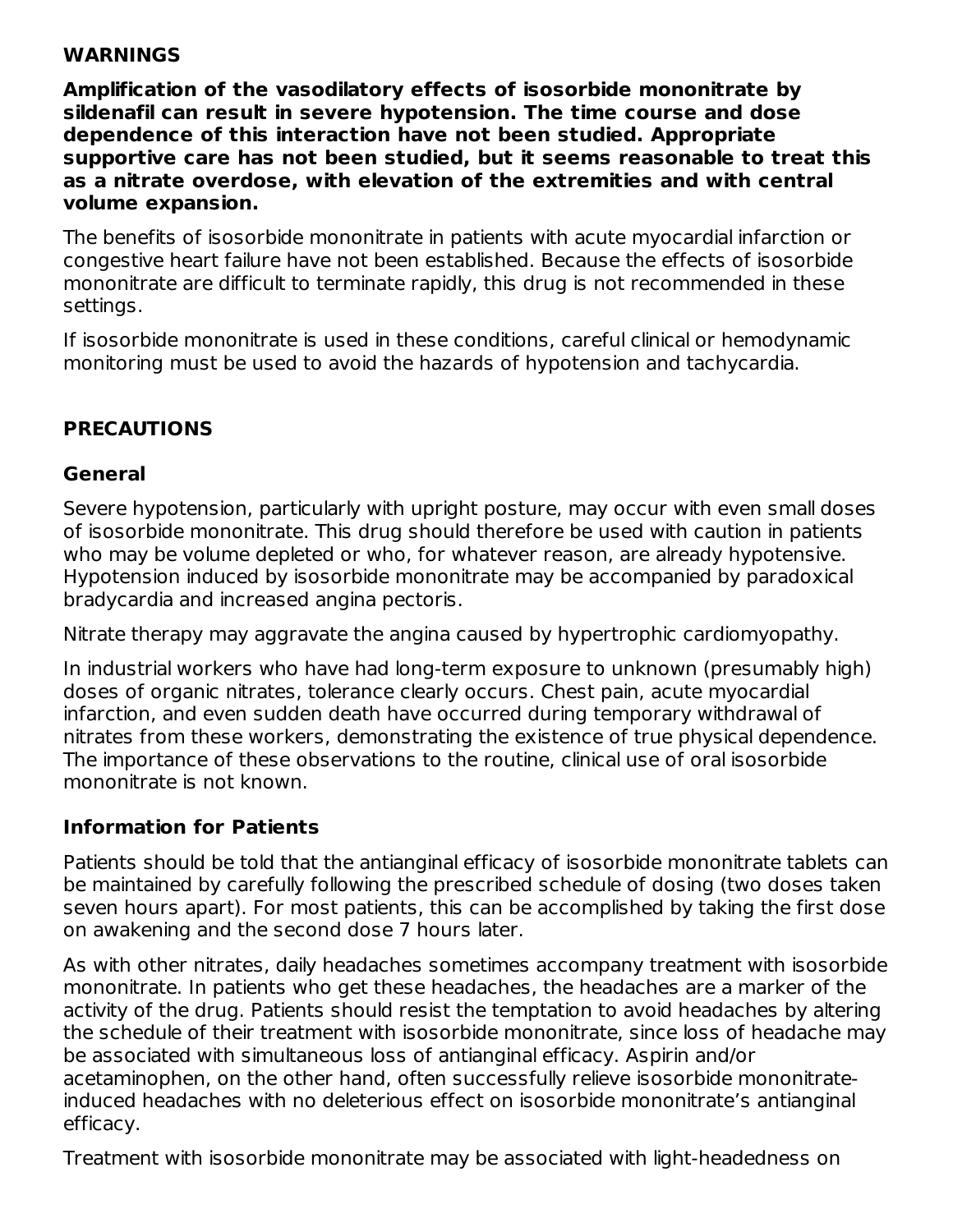standing, especially just after rising from a recumbent or seated position. This effect may be more frequent in patients who have also consumed alcohol.

Repackaged By / Distributed By: RemedyRepack Inc.

625 Kolter Drive, Indiana, PA 15701

(724) 465-8762

# **Drug Interactions**

Concomitant use of isosorbide mononitrate with phosphodiesterase inhibitors in any form is contraindicated (see **CONTRAINDICATIONS**).

Concomitant use of isosorbide mononitrate with riociguat, a soluble guanylate cyclase stimulator, is contraindicated (see **CONTRAINDICATIONS**).

The vasodilating effects of isosorbide mononitrate may be additive with those of other vasodilators. Alcohol, in particular, has been found to exhibit additive effects of this variety.

Marked symptomatic orthostatic hypotension has been reported when calcium channel blockers and organic nitrates were used in combination. Dose adjustments of either class of agents may be necessary.

# **Carcinogenesis, Mutagenesis, Impairment of Fertility**

No evidence of carcinogenicity was observed in rats exposed to isosorbide mononitrate in their diets at doses of up to 900 mg/kg/day for the first six months and 500 mg/kg/day for the remaining duration of a study in which males were dosed for up to 121 weeks and females were dosed for up to 137 weeks. No evidence of mutagenicity was seen *in vitro* in the Salmonella test (Ames test), in human peripheral lymphocytes, in Chinese hamster cells (V79) or, in vivo in the rat micronucleus test. In a study on the fertility and breeding capacity of two generations of rats, isosorbide mononitrate had no adverse effects on fertility or general reproductive performance with oral doses up to 120 mg/kg/day. A dose of 360 mg/kg/day was associated with increased mortality in treated males and females and a reduced fertility index. (See table at end of **Pregnancy** section for animal-to-human dosage comparisons.)

# **Pregnancy**

# **Teratogenic Effects**

Pregnancy Category B: Reproduction studies performed in rats and rabbits at doses of up to 540 and 810 mg/kg/day, respectively, have revealed no evidence of harm to the fetus due to isosorbide mononitrate. There are, however, no adequate and wellcontrolled studies in pregnant women. Because animal reproduction studies are not always predictive of human response, isosorbide mononitrate should be used during pregnancy only if clearly needed.

# **Nonteratogenic Effects**

Birth weights, neonatal survival and development, and incidence of stillbirths were adversely affected when pregnant rats were administered oral doses of 540 (but not 270) mg isosorbide mononitrate/kg/day during late gestation and lactation. This dose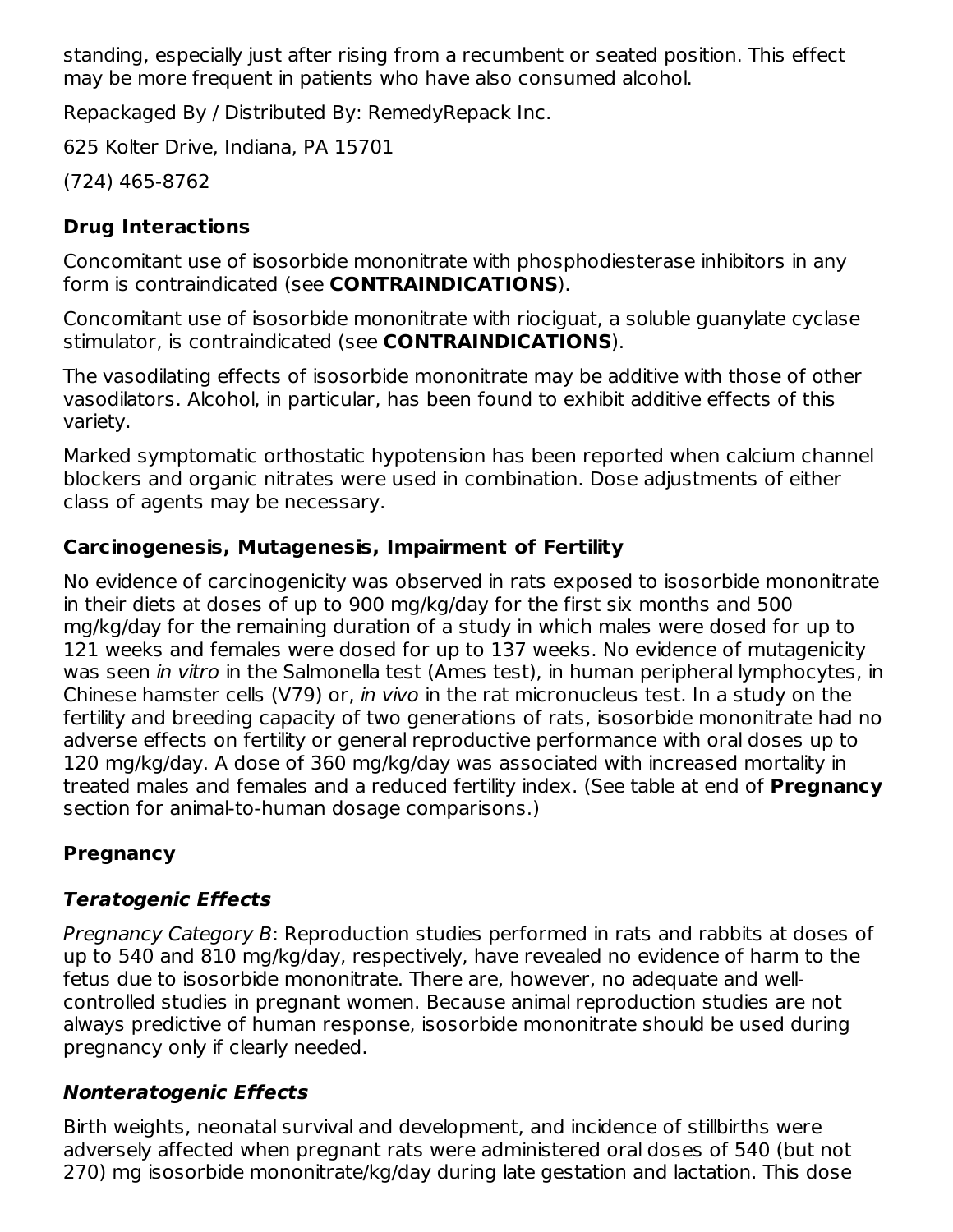was associated with decreased maternal body weight gain and decreased maternal motor activity.

| <b>Species</b> | Daily Dose<br>(mg/kg) | Multiple of MRHD* Based on: |                     |
|----------------|-----------------------|-----------------------------|---------------------|
|                |                       | Body Weight                 | <b>Body Surface</b> |
| Rabbit         | 810                   | 1013                        | 375                 |
| Rat            | 900                   | 1125                        | 195                 |
|                | 540                   | 675                         | 117                 |
|                | 500                   | 625                         | 108                 |
|                | 360                   | 450                         | 78                  |
|                | 270                   | 338                         | 59                  |

Calculations assume a human weight of 50 kg and human body surface area of 1.46 m  $^2$ , a rabbit weight of 2 kg and rabbit body surface area of 0.163 m  $^2$ , and a rat weight of 150 g and rat body surface area of 0.025 m . 2

\*Maximum recommended human dose (MRHD) is 20 mg bid (twice-a-day)

#### **Nursing Mothers**

It is not known whether isosorbide mononitrate is excreted in human milk. Because many drugs are excreted in human milk, caution should be exercised when isosorbide mononitrate is administered to a nursing woman.

### **Pediatric Use**

Safety and effectiveness of isosorbide mononitrate in pediatric patients have not been established.

### **Geriatric Use**

Clinical studies of isosorbide mononitrate did not include sufficient numbers of subjects aged 65 and over to determine whether they respond differently from younger subjects. Other reported clinical experience has not identified differences in responses between the elderly and younger patients. In general, dose selection for an elderly patient should be cautious, usually starting at the low end of the dosing range, reflecting the greater frequency of decreased hepatic, renal, or cardiac function, and of concomitant disease or other drug therapy.

# **ADVERSE REACTIONS**

Headache is the most frequent side effect and was the cause of 2% of all dropouts from controlled-clinical trials. Headache decreased in incidence after the first few days of therapy.

The following table shows the frequency of adverse reactions observed in 1% or more of subjects in 6 placebo-controlled trials, conducted in the United States and abroad. The same table shows the frequency of withdrawal for these adverse reactions. In many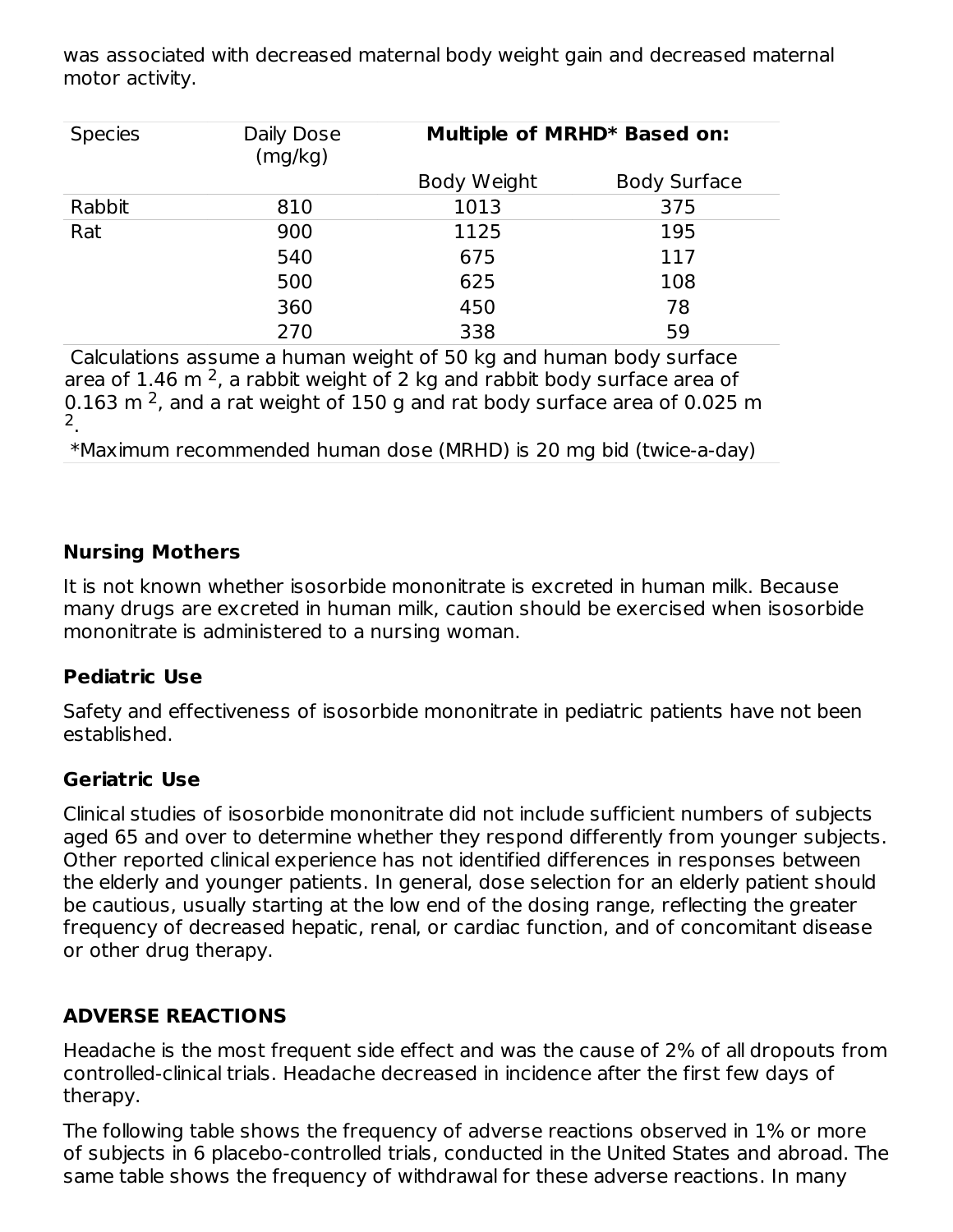cases the adverse reactions were of uncertain relation to drug treatment.

|                                                      | 6 Placebo-Controlled Studies |                 |                  |             |  |
|------------------------------------------------------|------------------------------|-----------------|------------------|-------------|--|
| Dose                                                 | Placebo                      | 5 <sub>mg</sub> | 10 <sub>mg</sub> | $20 \, mg$  |  |
| <b>Patients</b>                                      | 160                          | 54              | 52               | 159         |  |
| Headache                                             | 6% (0%)                      | 17% (0%)        | 13% (0%)         | 35% (5%)    |  |
| Fatigue                                              | 2% (0%)                      | $0\%$ (0%)      | 4% (0%)          | 1% (0%)     |  |
| Upper Respiratory Infection                          | $<$ 1% (0%)                  | $0\%$ (0%)      | 4% (0%)          | 1% (0%)     |  |
| Pain                                                 | $<$ 1% (0%)                  | 4% (0%)         | $0\%$ (0%)       | $<$ 1% (0%) |  |
| <b>Dizziness</b>                                     | 1% (0%)                      | $0\%$ (0%)      | $0\%$ (0%)       | 4% (0%)     |  |
| <b>Nausea</b>                                        | $<$ 1% (0%)                  | $0\%$ (0%)      | $0\%$ (0%)       | $3\%$ (2%)  |  |
| <b>Increased Cough</b>                               | $<$ 1% (0%)                  | $0\%$ (0%)      | $2\%$ (0%)       | $<$ 1% (0%) |  |
| Rash                                                 | $0\%$ (0%)                   | $2\%$ (2%)      | $0\%$ (0%)       | $<$ 1% (0%) |  |
| Abdominal Pain                                       | $<$ 1% (0%)                  | $0\%$ (0%)      | $2\%$ (0%)       | $0\%$ (0%)  |  |
| Allergic Reaction                                    | $0\%$ (0%)                   | 0% (0%)         | $2\%$ (0%)       | $0\%$ (0%)  |  |
| Cardiovascular Disorder                              | $0\%$ (0%)                   | $2\%$ (0%)      | $0\%$ (0%)       | $0\%$ (0%)  |  |
| <b>Chest Pain</b>                                    | $<$ 1% (0%)                  | $0\%$ (0%)      | $2\%$ (0%)       | $<$ 1% (0%) |  |
| Diarrhea                                             | 0% (0%)                      | $0\%$ (0%)      | $2\%$ (0%)       | $0\%$ (0%)  |  |
| <b>Flushing</b>                                      | 0% (0%)                      | $0\%$ (0%)      | $2\%$ (0%)       | $0\%$ (0%)  |  |
| <b>Emotional Lability</b>                            | $0\%$ (0%)                   | $2\%$ (0%)      | $0\%$ (0%)       | $0\%$ (0%)  |  |
| Pruritus                                             | 1% (0%)                      | $2\%$ (2%)      | $0\%$ (0%)       | 0% (0%)     |  |
| *Some individuals discontinued for multiple reasons. |                              |                 |                  |             |  |

### **Frequency of Adverse Reactions (Discontinuations)\***

Other adverse reactions, each reported by fewer than 1% of exposed patients, and in many cases of uncertain relation to drug treatment, were:

Cardiovascular: acute myocardial infarction, apoplexy, arrhythmias, bradycardia, edema, hypertension, hypotension, pallor, palpitations, tachycardia.

Dermatologic: sweating.

Gastrointestinal: anorexia, dry mouth, dyspepsia, thirst, vomiting, decreased weight.

Genitourinary: prostatic disorder.

Miscellaneous: amblyopia, back pain, bitter taste, muscle cramps, neck pain, paresthesia, susurrus aurium.

Neurologic: anxiety, impaired concentration, depression, insomnia, nervousness, nightmares, restlessness, tremor, vertigo.

Respiratory: asthma, dyspnea, sinusitis.

Extremely rarely, ordinary doses of organic nitrates have caused methemoglobinemia in normal-seeming patients; for further discussion of its diagnosis and treatment see under OVERDOSAGE.

### **To report SUSPECTED ADVERSE REACTIONS, contact Actavis at 1-800-432- 8534 or FDA at 1-800-FDA-1088 or www.fda.gov/medwatch.**

### **OVERDOSAGE**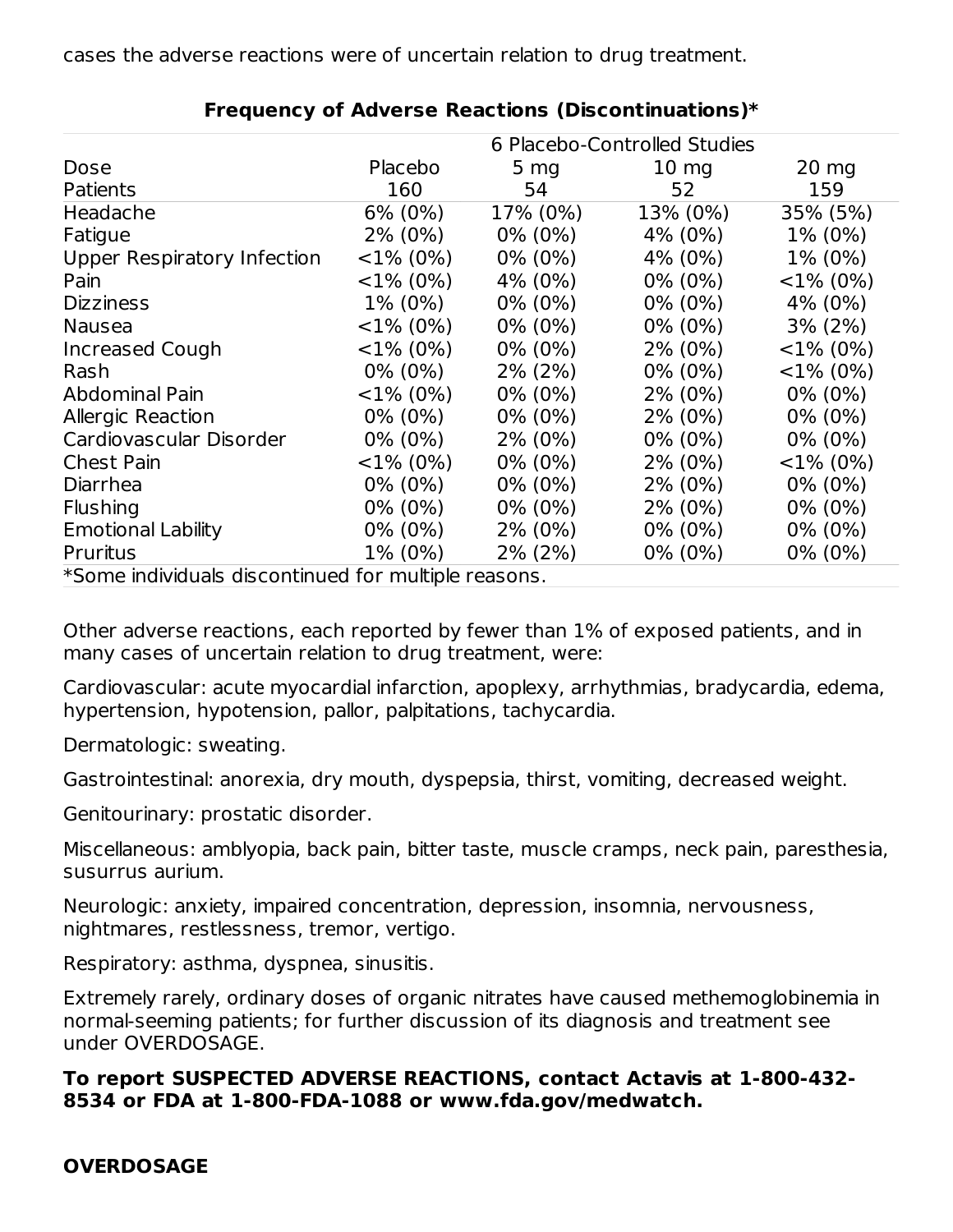### **Hemodynamic Effects**

The ill effects of isosorbide mononitrate overdose are generally the results of isosorbide mononitrate's capacity to induce vasodilatation, venous pooling, reduced cardiac output, and hypotension. These hemodynamic changes may have protean manifestations, including increased intracranial pressure, with any or all of persistent throbbing headache, confusion, and moderate fever; vertigo; palpitations; visual disturbances; nausea and vomiting (possibly with colic and even bloody diarrhea); syncope (especially in the upright posture); air hunger and dyspnea, later followed by reduced ventilatory effort; diaphoresis, with the skin either flushed or cold and clammy; heart block and bradycardia; paralysis; coma; seizures and death.

Laboratory determinations of serum levels of isosorbide mononitrate and its metabolites are not widely available, and such determinations have, in any event, no established role in the management of isosorbide mononitrate overdose.

There are no data suggesting what dose of isosorbide mononitrate is likely to be lifethreatening in humans. In rats and mice, there is significant lethality at oral doses of 1965 mg/kg and 2581 mg/kg, respectively.

No data are available to suggest physiological maneuvers (e.g., maneuvers to change the pH of the urine) that might accelerate elimination of isosorbide mononitrate. Isosorbide mononitrate is significantly removed from the blood during hemodialysis.

No specific antagonist to the vasodilator effects of isosorbide mononitrate is known, and no intervention has been subject to controlled study as a therapy of isosorbide mononitrate overdose. Because the hypotension associated with isosorbide mononitrate overdose is the result of venodilatation and arterial hypovolemia, prudent therapy in this situation should be directed toward an increase in central fluid volume. Passive elevation of the patient's legs may be sufficient, but intravenous infusion of normal saline or similar fluid may also be necessary.

The use of epinephrine or other arterial vasoconstrictors in this setting is likely to do more harm than good.

In patients with renal disease or congestive heart failure, therapy resulting in central volume expansion is not without hazard. Treatment of isosorbide mononitrate overdose in these patients may be subtle and difficult, and invasive monitoring may be required.

### **Methemoglobinemia**

Methemoglobinemia has been reported in patients receiving other organic nitrates, and it probably could also occur as a side effect of isosorbide mononitrate. Certainly nitrate ions liberated during metabolism of isosorbide mononitrate can oxidize hemoglobin into methemoglobin. Even in patients totally without cytochrome  $\mathsf b_5$  reductase activity, however, and even assuming that the nitrate moiety of isosorbide mononitrate is quantitatively applied to oxidation of hemoglobin, about 2 mg/kg of isosorbide mononitrate should be required before any of these patients manifests clinically significant (greater than or equal to 10%) methemoglobinemia. In patients with normal reductase function, significant production of methemoglobin should require even larger doses of isosorbide mononitrate. In one study in which 36 patients received 2 to 4 weeks of continuous nitroglycerin therapy at 3.1 to 4.4 mg/hr (equivalent, in total administered dose of nitrate ions, to 7.8 to 11.1 mg of isosorbide mononitrate per hour), the average methemoglobin level measured was 0.2%; this was comparable to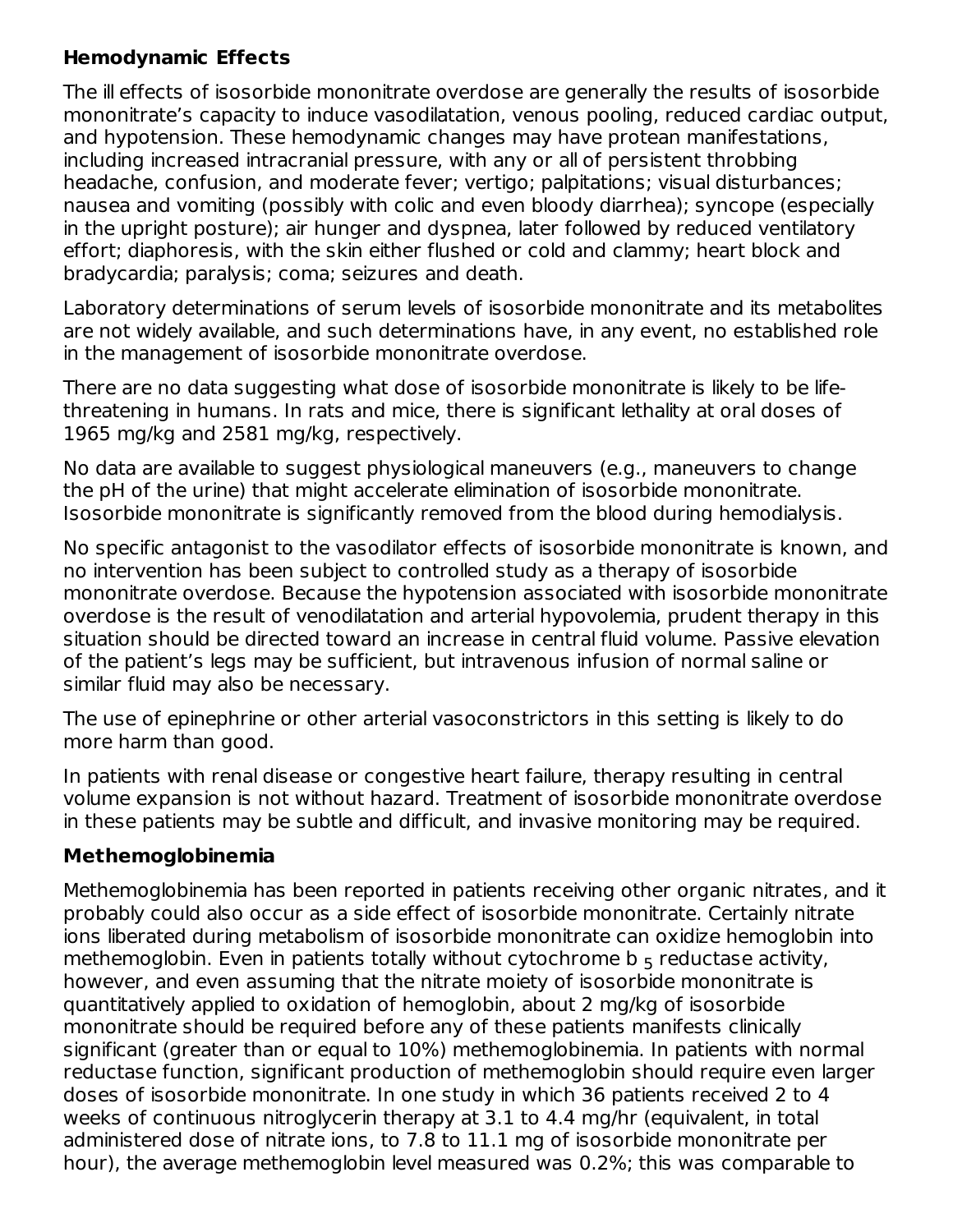that observed in parallel patients who received placebo.

Notwithstanding these observations, there are case reports of significant methemoglobinemia in association with moderate overdoses of organic nitrates. None of the affected patients had been thought to be unusually susceptible.

Methemoglobin levels are available from most clinical laboratories. The diagnosis should be suspected in patients who exhibit signs of impaired oxygen delivery despite adequate cardiac output and adequate arterial pO  $_2$ . Classically, methemoglobinemic blood is described as chocolate brown, without color change on exposure to air.

When methemoglobinemia is diagnosed, the treatment of choice is methylene blue, 1 to 2 mg/kg intravenously.

# **DOSAGE AND ADMINISTRATION**

The recommended regimen of isosorbide mononitrate tablets is 20 mg twice daily, with the doses seven hours apart. A starting dose of 5 mg (½ tablet of the 10 mg dosing strength) might be appropriate for persons of particularly small stature but should be increased to at least 10 mg by the second or third day of therapy. Dosage adjustments are not necessary for elderly patients or patients with altered hepatic or renal function.

As noted above ( CLINICAL PHARMACOLOGY), multiple studies of organic nitrates have shown that maintenance of continuous 24-hour plasma levels results in refractory tolerance. The asymmetric (2 doses, 7 hours apart) dosing regimen for isosorbide mononitrate tablets provides a daily nitrate-free interval to minimize the development of tolerance.

As also noted under CLINICAL PHARMACOLOGY, well-controlled studies have shown that tolerance to isosorbide mononitrate tablets occurs to some extent when using the twice-daily regimen in which the two doses are given seven hours apart. This regimen has been shown to have antianginal efficacy beginning one hour after the first dose and lasting at least seven hours after the second dose. The duration (if any) of antianginal activity beyond fourteen hours has not been studied.

In clinical trials, isosorbide mononitrate has been administered in a variety of regimens and doses. Doses above 20 mg twice-a-day (with the doses seven hours apart) have not been adequately studied. Doses of 5 mg twice-a-day are clearly effective (effectiveness based on exercise tolerance) for only the first day of a twice-a-day (with doses 7 hours apart) regimen.

Isosorbide mononitrate tablets, USP are available as follows:

10 mg — Each blue, round, tablet imprinted with and 631 on one side and scored on the other side, contains 10 mg of isosorbide mononitrate (diluted), USP. Tablets are supplied in

NDC: 70518-1485-00 30 in 1 BLISTER PACK

NDC: 70518-1485-01 90 in 1 BOTTLE PLASTIC

Dispense in tight containers as defined in the USP.

Store at 25<sup>o</sup>C (77<sup>o</sup>F); excursions permitted to 15<sup>o</sup> to 30<sup>o</sup>C (59<sup>o</sup> to 86<sup>o</sup>F). Keep tightly closed.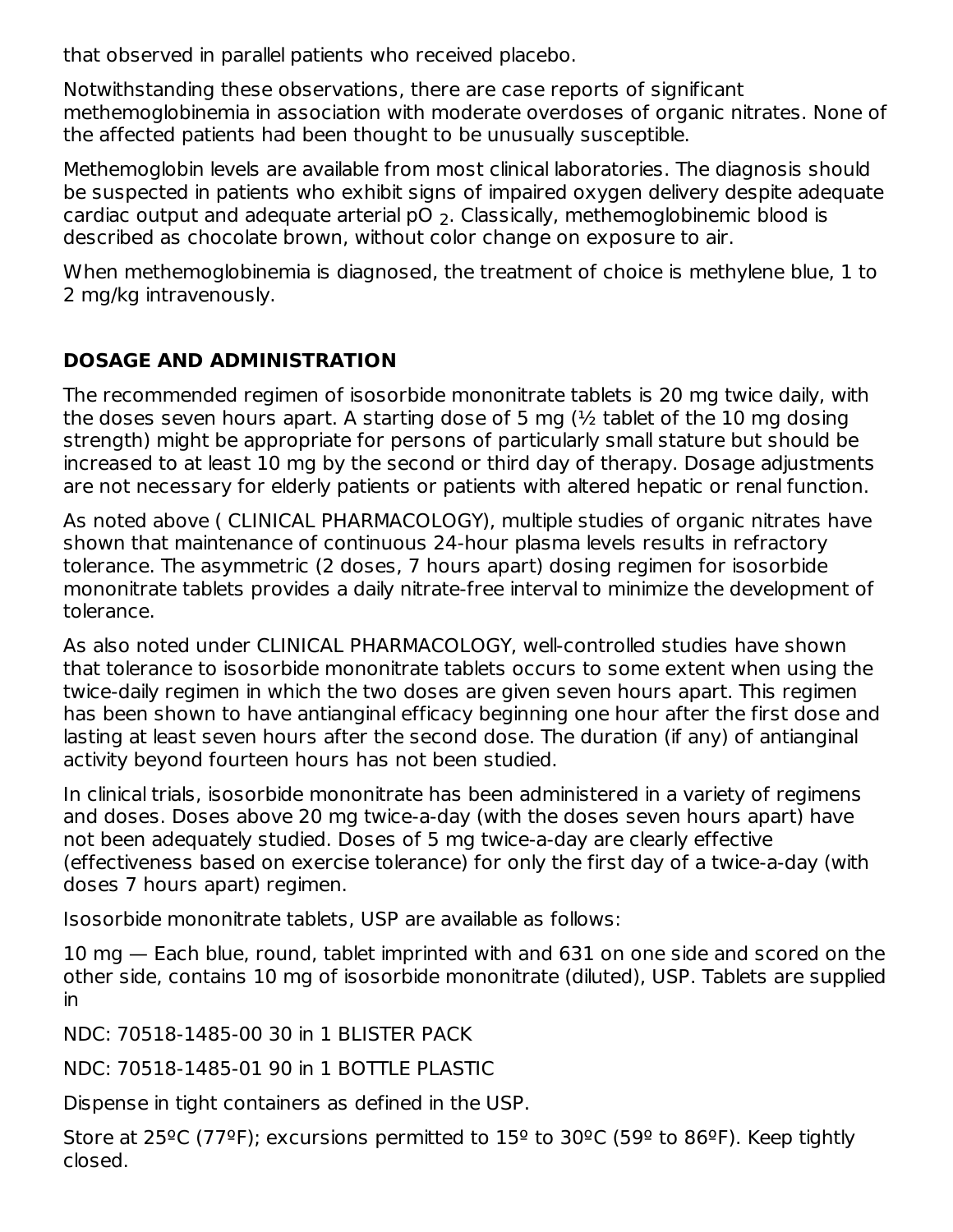# **Repackaged and Distributed By:**

Remedy Repack, Inc.

625 Kolter Dr. Suite #4 Indiana, PA 1-724-465-8762

DRUG: Isosorbide Mononitrate

GENERIC: Isosorbide Mononitrate

DOSAGE: TABLET

ADMINSTRATION: ORAL

NDC: 70518-1485-0

NDC: 70518-1485-1

COLOR: blue

SHAPE: ROUND

SCORE: Two even pieces

SIZE: 7 mm

IMPRINT: R;631

PACKAGING: 30 in 1 BLISTER PACK

PACKAGING: 90 in 1 BOTTLE PLASTIC

ACTIVE INGREDIENT(S):

• ISOSORBIDE MONONITRATE 10mg in 1

INACTIVE INGREDIENT(S):

- CALCIUM STEARATE
- SILICON DIOXIDE
- STARCH, CORN
- FD&C BLUE NO. 1
- LACTOSE MONOHYDRATE
- MICROCRYSTALLINE CELLULOSE
- TALC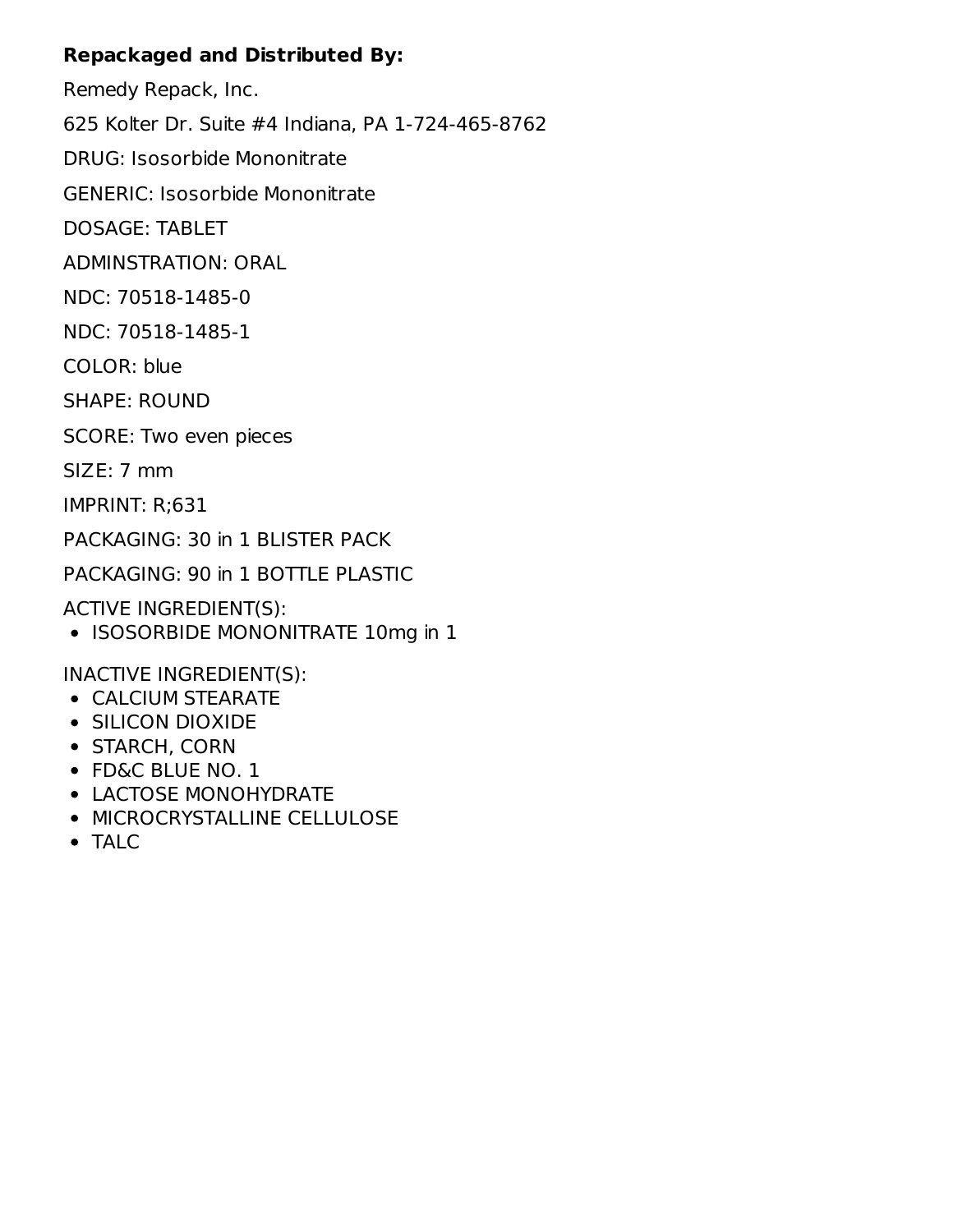| Isosorbide Mononitrate<br>10 <sub>mg</sub>                    | NDC #: 70518-1485-00<br>Expires:<br>LOT#:<br>Source NDC: 00228-2631-11<br>MFG: Actavis, Sunrise, FL 33325<br>Keep this and all medication out of the reach of children                          |  |  |
|---------------------------------------------------------------|-------------------------------------------------------------------------------------------------------------------------------------------------------------------------------------------------|--|--|
| <b>Tablet</b><br>QTY: 30<br>remedy<br><b>O</b> repack RX ONLY | Directions For Use: See Package Insert<br>Store at 20-25°C (68-77°F); excursions permitted to 15-30°C (59-86°F) [See USP].<br>Repackaged by: RemedyRepack Inc., Indiana, PA 15701, 724.465.8762 |  |  |
|                                                               |                                                                                                                                                                                                 |  |  |
| <b>Isosorbide Mononitrate</b><br>10 <sub>mg</sub>             | NDC #: 70518-1485-01<br>Expires:<br>LOT#:<br>Source NDC: 00228-2631-11<br>MFG: Actavis, Sunrise, FL 33325                                                                                       |  |  |
|                                                               | Keep this and all medication out of the reach of children                                                                                                                                       |  |  |
| <b>Tablet</b><br>QTY: 90                                      |                                                                                                                                                                                                 |  |  |
| remedy<br><b>Orepack</b><br><b>RX ONLY</b>                    | Directions For Use: See Package Insert<br>Store at 20-25°C (68-77°F); excursions permitted to 15-30°C (59-86°F) [See USP]<br>Repackaged by: RemedyRepack Inc., Indiana, PA 15701, 724.465.8762  |  |  |
|                                                               |                                                                                                                                                                                                 |  |  |
|                                                               |                                                                                                                                                                                                 |  |  |

isosorbide mononitrate tablet

| <b>Product Information</b>                                                                     |                                          |                              |                                         |                 |  |
|------------------------------------------------------------------------------------------------|------------------------------------------|------------------------------|-----------------------------------------|-----------------|--|
| <b>Product Type</b>                                                                            | <b>HUMAN PRESCRIPTION</b><br><b>DRUG</b> | <b>Item Code</b><br>(Source) | NDC:70518-1485(NDC:0228-<br>2631)       |                 |  |
| <b>Route of Administration</b>                                                                 | ORAL                                     |                              |                                         |                 |  |
|                                                                                                |                                          |                              |                                         |                 |  |
|                                                                                                |                                          |                              |                                         |                 |  |
| <b>Active Ingredient/Active Moiety</b>                                                         |                                          |                              |                                         |                 |  |
| <b>Ingredient Name</b>                                                                         |                                          |                              | <b>Basis of Strength Strength</b>       |                 |  |
| <b>ISOSORBIDE MONONITRATE</b> (UNII: LX10H63030) (ISOSORBIDE MONONITRATE -<br>UNII:LX1OH63030) |                                          |                              | <b>ISOSORBIDE</b><br><b>MONONITRATE</b> | $10 \text{ mg}$ |  |
|                                                                                                |                                          |                              |                                         |                 |  |
| <b>Inactive Ingredients</b>                                                                    |                                          |                              |                                         |                 |  |